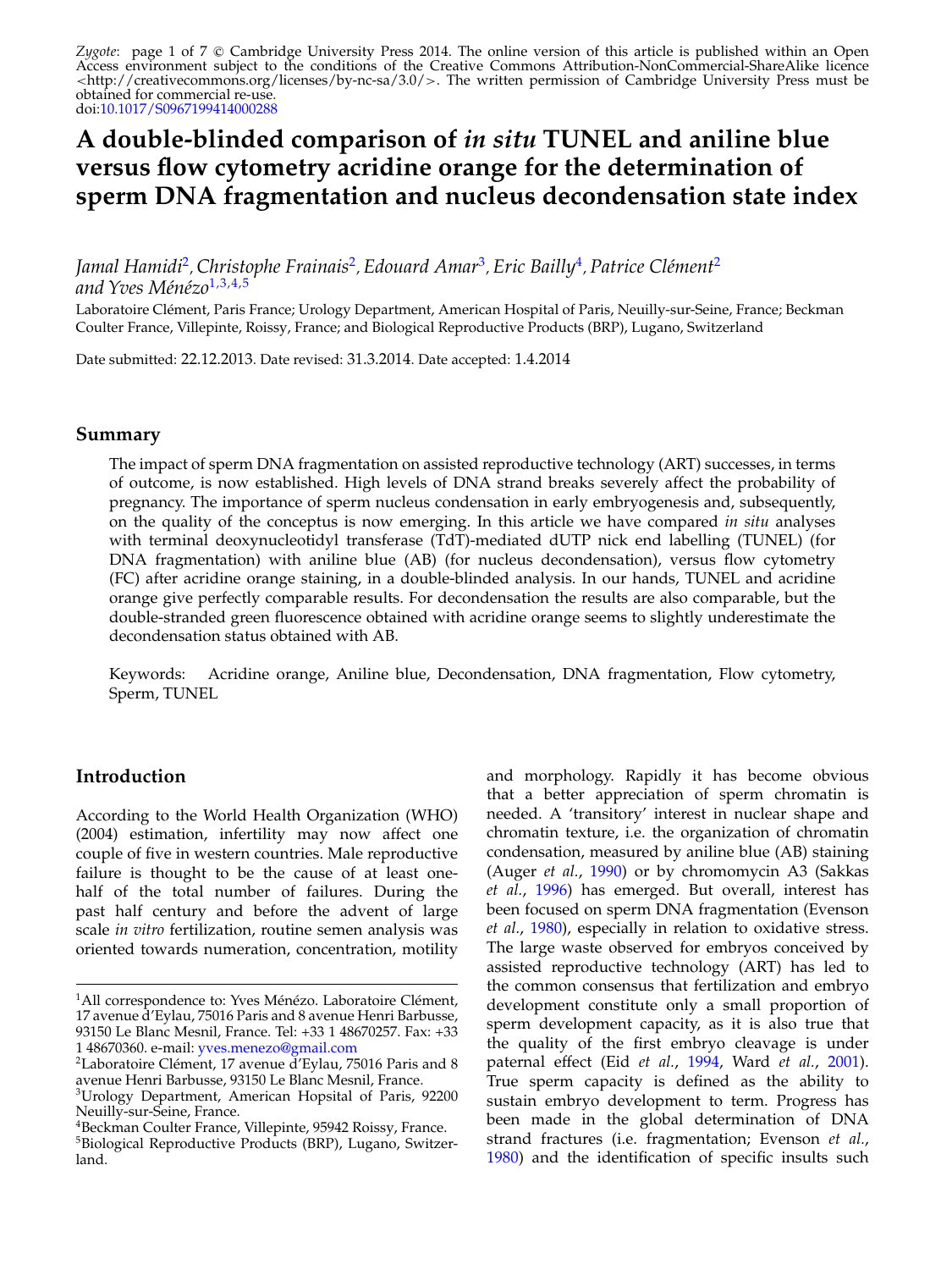as oxidation products and adducts (Gaspari *et al.*, [2003,](#page-5-0) Badouard *et al.*, [2008,](#page-5-0) Ji *et al.*, [2013\)](#page-5-0), essentially those originating from pollution. Interest towards the tertiary structure of the nucleus, i.e. its condensation, is re-emerging (Kim *et al.*, [2013,](#page-6-0) Sellami *et al.*, [2013\)](#page-6-0). The importance of the structural interactions between DNA and the packaging proteins is no longer a matter for debate: failures in condensation induce delays in the first cell cycle with further detrimental consequences at some point for the developing embryo (Rousseaux *et al.*, [2008;](#page-6-0) Ward, [2010\)](#page-6-0). This includes recurrent abortion (Kazerooni *et al.*, [2009\)](#page-6-0). This highly compacted structure is not inert. Some gene families that are highly important for early embryo development are associated with histones (in human spermatozoa: Hammoud *et al.*, [2009\)](#page-5-0). If the oocyte has an important, yet finite, DNA repair capacity, it is largely efficient in relation to DNA strand breaks (Menezo *et al.*, [2007,](#page-6-0) [2010\)](#page-6-0). The oocyte capacity to improve tertiary structure is rather limited. Chromatin assembly factor 1 (CAF-1), and H2AFX (H2A histone family, member X) are correctly expressed in the oocyte; however it is not clear if these factors are active at the correct time, immediately at fertilization. This means that determination and correction (when possible; Menezo *et al.*, [2014\)](#page-6-0) of decondensation is of paramount importance in ART. There is no real consensus on the technique of evaluation of DNA fragmentation, but most of all for decondensation, which is usually totally neglected. In a first approach, we have demonstrated that chromomycin A and terminal deoxynucleotidyl transferase (TdT)-mediated dUTP nick end labelling (TUNEL) have overlapping characteristics: chromomycin A3 (CMA3) is a DNA dye, a guanine–cytosine-specific fluorochrome that competes with protamines for access to DNA. Aniline blue (AB) is a better marker of the sperm nucleus chromatin decondensation state (Belloc *et al.*, [2009\)](#page-5-0). In this study we have compared, on the same samples, the DNA fragmentation index (DFI) measured by TUNEL *in situ* and the DNA decondensation state index (SDI) measured by AB on slides versus flow cytometry (FC) after staining with acridine orange.

### **Material and methods**

The analyses were performed in a double-blinded manner in 88 patients, who were under consultation for infertility after at least one ART failure. The sperm was collected from patients by masturbation. After liquefaction (0.5 h), the sperm was aliquoted in 2  $\times$ 0.5 ml samples. Samples were frozen in liquid nitrogen until analysis for dosage using TUNEL on slides and FC analyses. For AB testing, the samples were directly analysed after liquefaction according to the technique of Hamadeh *et al.* [\(1996\)](#page-5-0) (see also Belloc *et al.* [2008\)](#page-5-0). In total, 200 sperm cells were examined for each *in situ* determination.

#### **DNA fragmentation with TUNEL**

For DNA fragmentation with TUNEL, the classical terminal deoxy ribonucleotidyl transferase-mediated uridine 5 -triphosphate-biotin nick-end labelling test was performed. The fluorescein isothiocyanate–labelled deoxyuridine triphosphate (dUTP) kit (Roche Diagnostics Corporation, Mannheim, Germany) was used according to the instructions of the manufacturer for the *in situ* technique (see Cohen-Bacrie *et al.*, [2009\)](#page-5-0).

#### **Acridine orange staining and flow cytometry**

For acridine orange, flow cytometry (FC), if the sperm concentration was lower than  $0.5 \times 10^6$ /ml, before acridine testing, the sample was washed/concentrated using a phosphate-buffered medium containing albumin at  $10 \text{ g/l}$ , in order to reach a final concentration of at least  $1 \times 10^6$ /ml (Menezo, 2003; unpublished data). After thawing, the sperm were diluted in Earles medium + 1% albumin. For either concentration or dilution, the presence of proteins was necessary in order to avoid agglutination. After dilution (1/10) the sperm sample was lysed in a 0.1% Triton solution in 1 M HCl. After mixing, the staining solution (acridine orange in a phosphate citrate buffer) is added. The suspension was shaken gently for 30 s before introduction into the cytometer. The number of cells analysed was roughly 8000. Sperm samples were thawed and prepared one by one at the last minute. This step is necessary to maintain reproducibility.

The samples were analysed on a flow cytometer FC500 Beckman Coulter equipped with a BioSense<sup>™</sup> measurement cell (150  $\mu$ M  $\times$  450  $\mu$ M). The laser used was an Argon device 488 nM, with seven detection units, that was focused on a elliptic measurement area 10 μM  $\times$  80 μM. The flow reproducibility and reliability was controlled for each measurement using flow check microspheres. The optical fluorescence stability detection was controlled using Flowser microspheres. Quantification was realized by gathering the signals of sperm cells obtained at 525 nm for SDI and at 620 nm for the lesions of single DNA strands (DFI).

#### **Statistical analysis**

One of the comparison of the data obtained was performed using the Welch two-sample *t*-test; or an alternative two-sided test. The other was performed using the Wilcoxon test.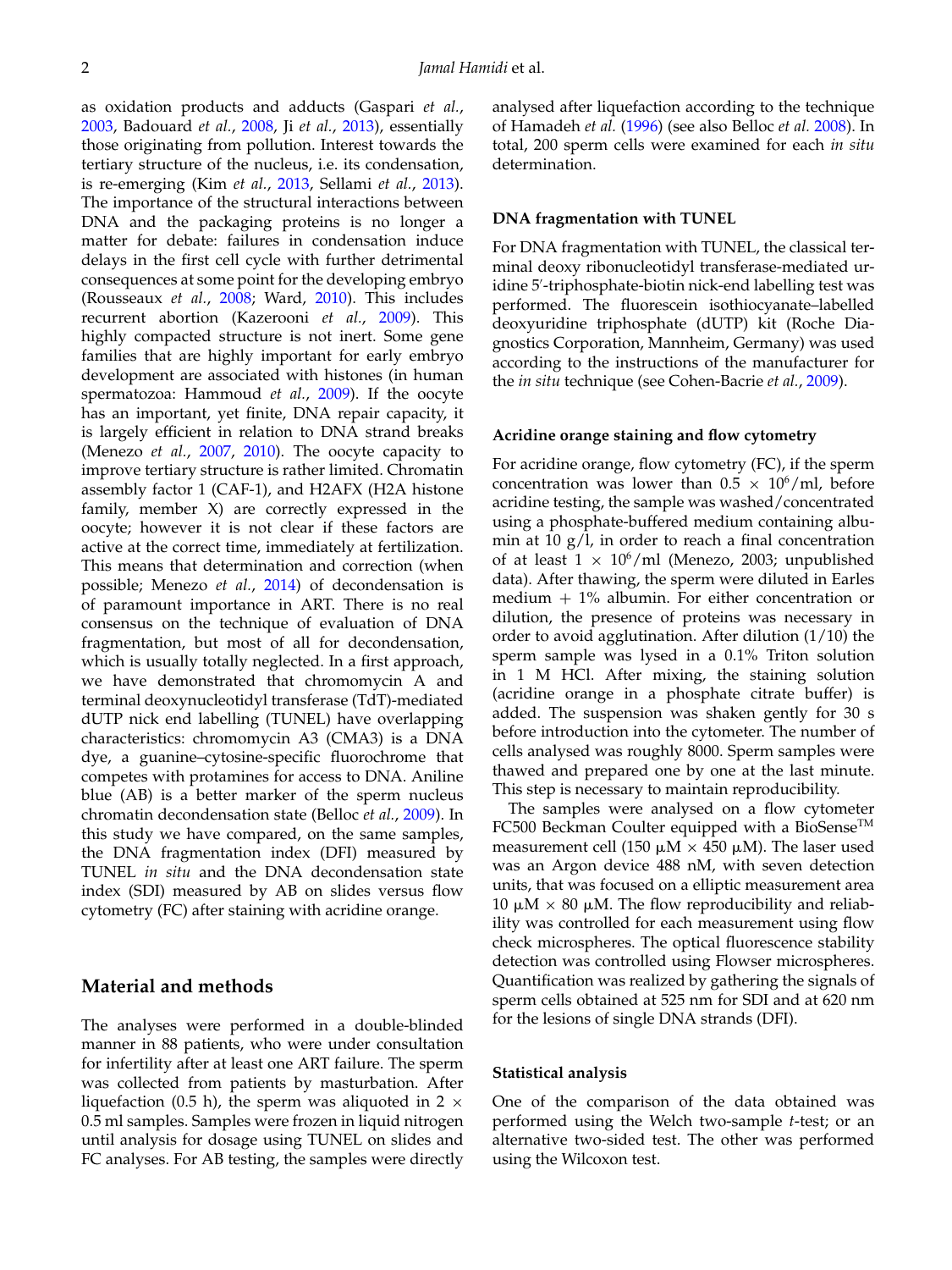<span id="page-2-0"></span>

**Figure 1** *In situ* TUNEL versus acridine orange flow cytometry. Individual variations: blue, TUNEL; red, acridine orange.



**Figure 2** *In situ* aniline blue versus acridine orange flow cytometry. Individual variations: dark blue: aniline blue; light blue: acridine orange green fluorescence.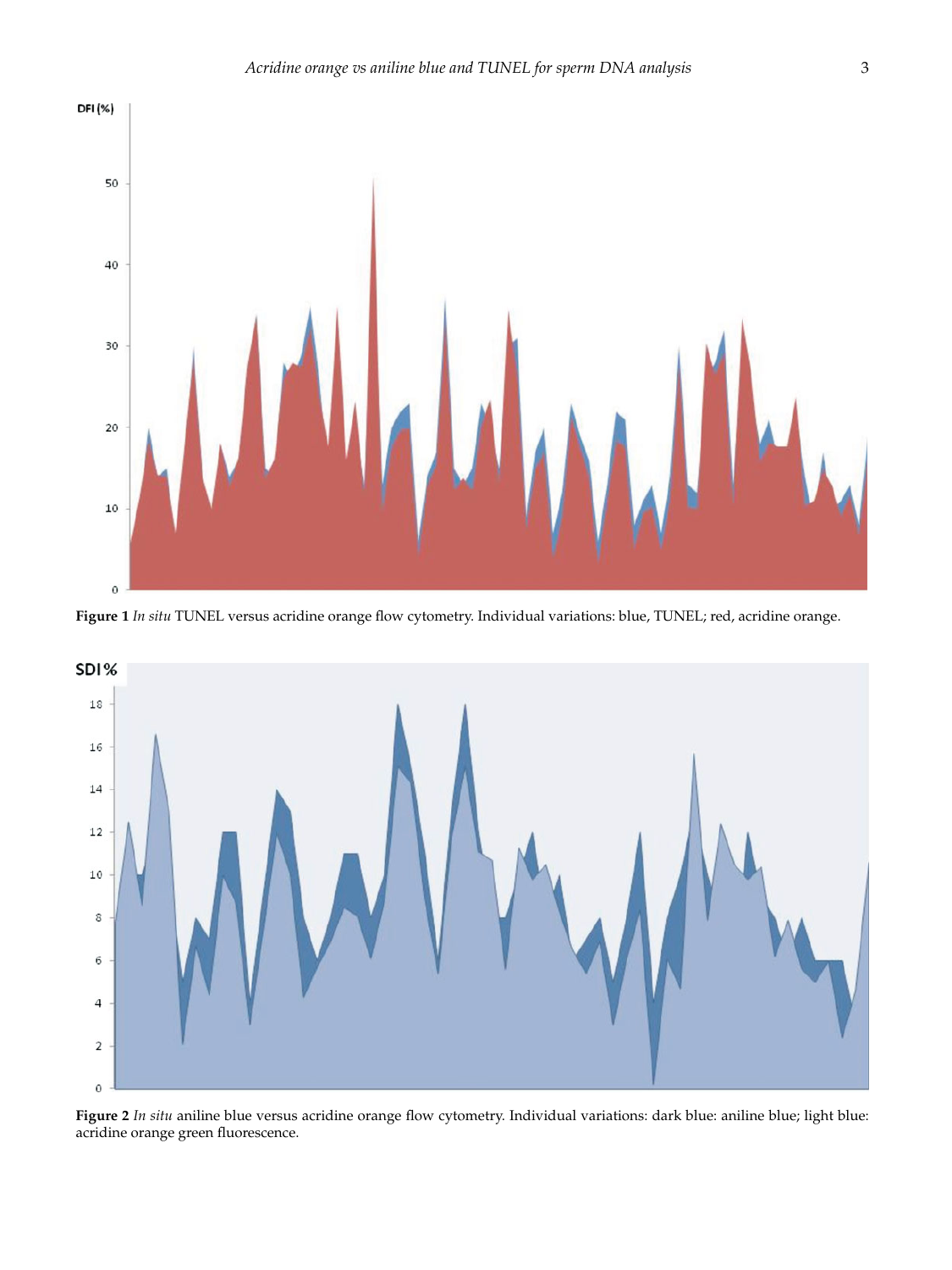

**Figure 3** *In situ* determination of sperm DNA fragmentation with TUNEL. Pale green: fragmented DNA; blue: DNA presenting no fragmentation.

#### **Results**

#### **DNA fragmentation (DFI)**

DNA fragmentation (DFI): means observed TUNEL 18.07, acridine FC: 17.47.

- Welch two-sample *t*-test; alternative: two-sided *T*-test: array, confidence interval 95% [–1.9772; 3.1748]. *P*-value 0.65: no difference between the two techniques.
- Wilcoxon test: Z-score: –2.57. No difference between the two techniques. Asymptotic significance: 0.1.

Individual variations are shown in [Fig 1,](#page-2-0) *in situ* image for the test is presented in Fig. 3.

#### **Chromatin decondensation (SDI)**

Chromatin decondensation (SDI): means observed AB: 9.94, acridine orange: 9.01.

- Welch two-sample *t*-test: confidence interval 95% [–0.63; 2.47]. *P*-value 0.24: no difference between the two tests.

- Wilcoxon test: Z-score: –2.64. Asymptotic significance 0.01. The tests cannot be considered as similar. Acridine orange gives a lower value for estimation of chromatin decondensation.

Individual variations obtained between the two techniques are shown in [Fig. 2,](#page-2-0) *in situ* image for the test is presented in [Fig. 4.](#page-4-0)

## **Discussion**

*In situ* analysis has two main disadvantages/two obstacles: the number of cells analysed and the operator dependence. It has also to be said that sperm samples can be frozen before FC acridine orange testing for SDI; this is not the case for AB. The samples cannot be frozen before AB testing otherwise the sperm cells are fully (blue) coloured. Automated FC avoids these difficulties, comparing *in situ* TUNEL versus FC acridine orange (red fluorescence) on the one hand and *in situ* AB versus FC acridine orange (green fluorescence) on the other hand gives roughly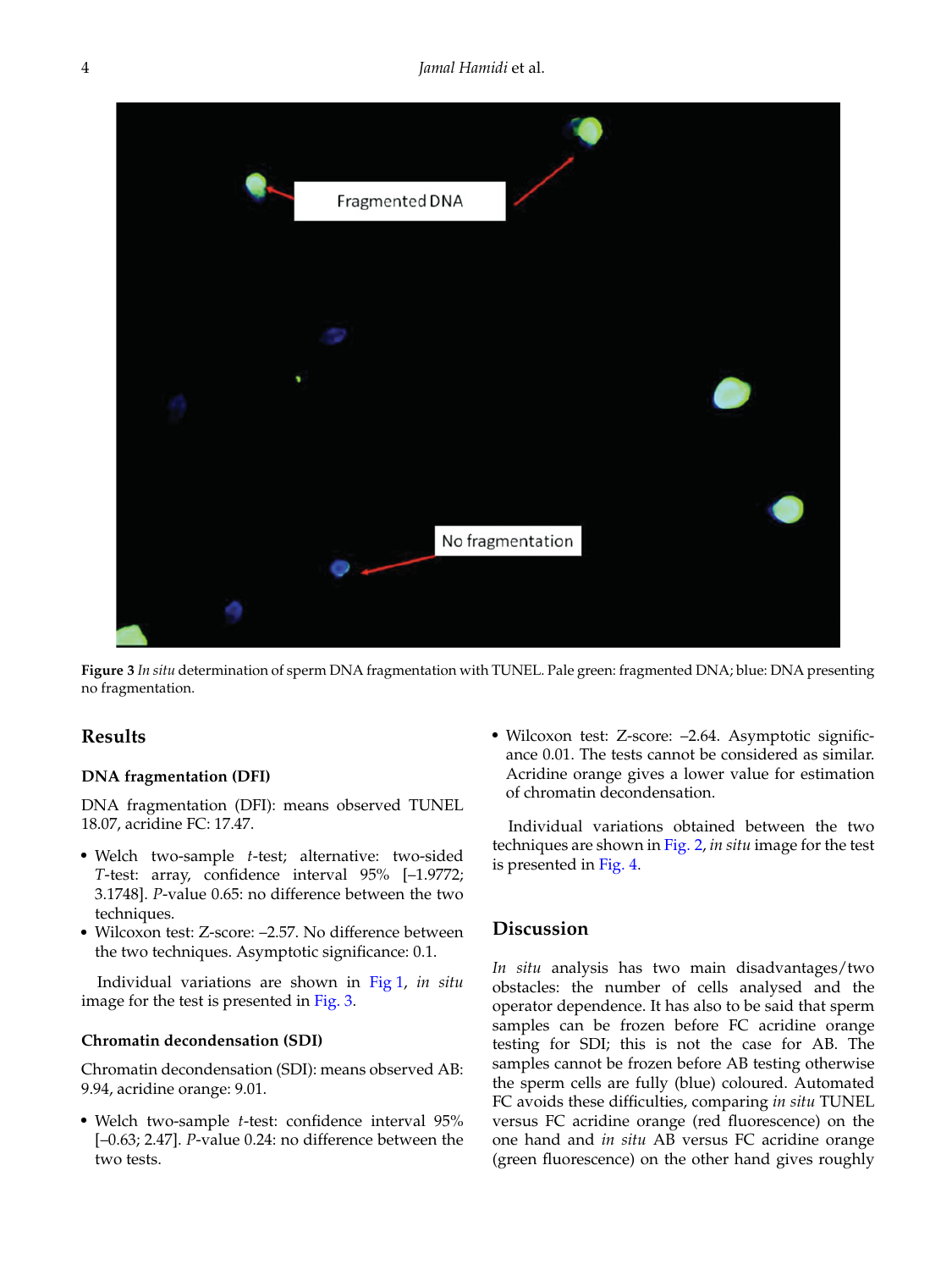<span id="page-4-0"></span>

**Figure 4** *In situ* determination of sperm decondensation index (SDI) using aniline blue. Top panel: light staining (SDI: 3%); bottom panel: heavy staining (SDI: 51%).

the same results. This is a little bit less valid for AB: the Wilcoxon test give a significant lower quantification with FC acridine orange green fluorescence (SDI), whilst the Welch test leads to a similar quantification.

For sperm DNA fragmentation the distribution in our general population, is, on a yearly basis, the following: using TUNEL DFI <25%:  $86\%$ ; DFI >  $25\%$ : 14% (1336 patients). But 53% of the patients have a DFI between 20–25%. An important percentage of the patients consulting for infertility is in this grey zone 20–25%. The pathological values limits are still controversial and may vary according to the techniques employed (Kazerooni *et al.*, [2009,](#page-6-0) Sharma *et al.*, [2010,](#page-6-0) Simon *et al.*, [2011,](#page-6-0) Lewis *et al.*, [2013\)](#page-6-0). The threshold of 20–25% for sperm DNA fragmentation for decreased fertility is not far from the consensus: this could be considered as a grey zone where fertility problems start. The upper limit for having a healthy delivery can be considered at 35–40%. The success of ART also depends of the quality of the oocytes and especially the importance of the DNA repair possibilities, i.e. the mRNAs coding for this process (Menezo *et al.*, [2007\)](#page-6-0). This is especially true for fragmentation: the repair mechanisms are complete and iterating in the healthy (young) oocyte. This is less valid for chromatin condensation,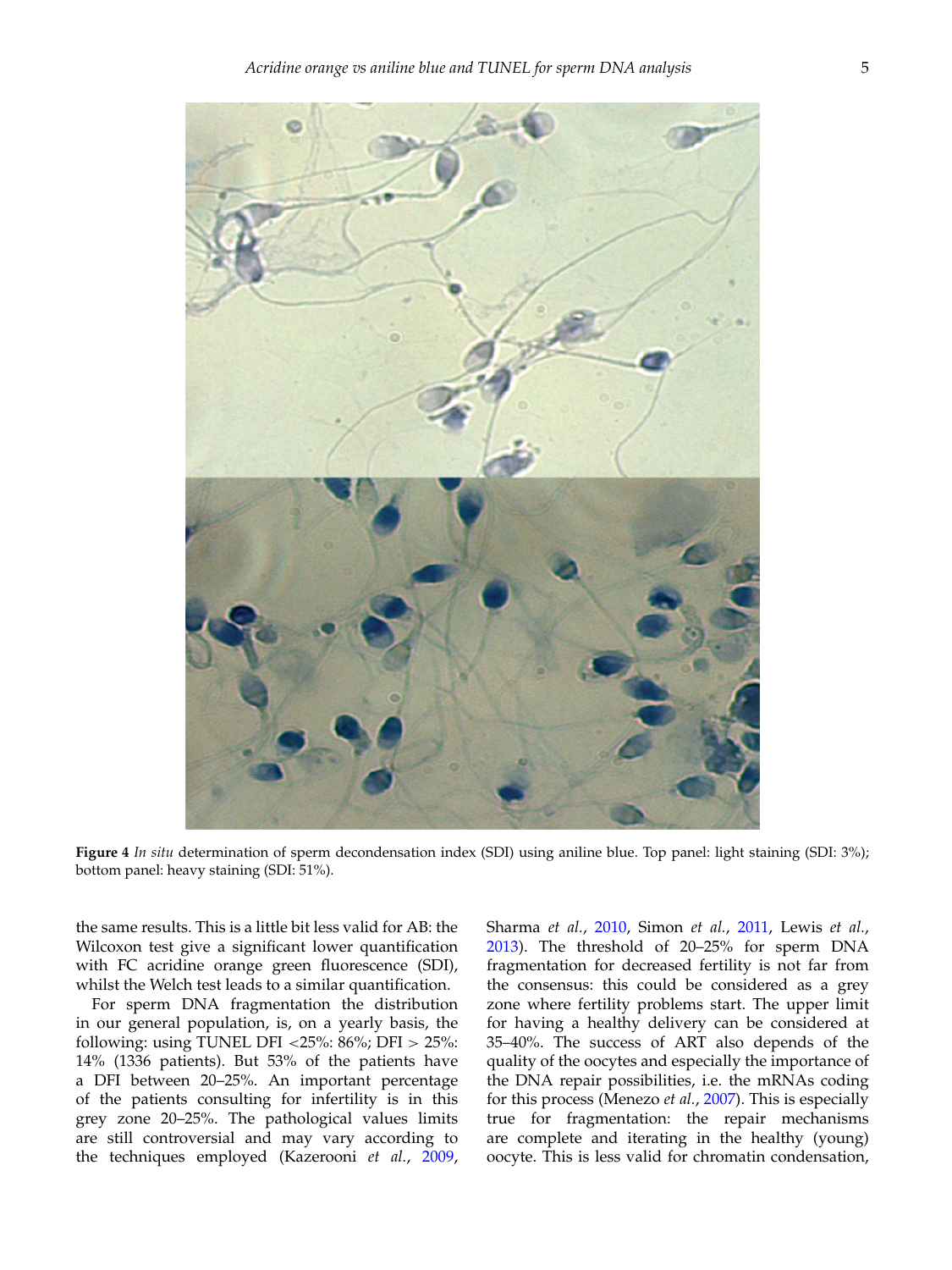<span id="page-5-0"></span>i.e. tertiary structure: the oocyte has a poor capacity to manage with an abnormal chromatin structure (Menezo *et al.*, [2007\)](#page-6-0). In our overall population, 17% of patients have a SDI strictly over 25% (AB, 528 patients). The determination of the 'risky' threshold is not just a matter of semantics. SDI is a neglected parameter, even if it is now clear that chromatin structure is an important parameter for the capacity to produce live births. The negative impact of a high decondensation may occur immediately at the time of fertilization, with the 'no fertilization' syndrome in intra-cytoplasmic sperm injection (ICSI) (Junca *et al.*, 2012) and early developmental arrests (Dattilo *et al.*, 2014), up to miscarriages (Kazerooni *et al.*, [2009\)](#page-6-0). Considering DFI, numerous observations have focused on the risk for the outcome and the next generation (Hemminki *et al.* 1999, Belloc *et al.*, 2008, Fernández-Gonzalez *et al.*, 2008). This includes an increased risk of cancer for the next generation. In a recent analysis of babies born after ICSI, Davies *et al.* (2012) demonstrated an increased risk of birth defects. The DFI increases with age and it is obvious that the patients seeking ART are older compared with the general population. Only one-third of our patients consulting for hypofertility seems totally 'clean' of an impairing DNA fragmentation. Moreover, in a recent paper we were able to demonstrate that both DFI and SDI are stable with time in the absence of any treatment (Menezo *et al.*, [2014\)](#page-6-0). In conclusion, FC acridine orange allows us to check simultaneously both sperm DNA fragmentation and decondensation. The determination of these parameters seems increasingly necessary: it has to be clearly said that ICSI does not cure all male fertility problems and may even be hazardous for the next generation, as oxidative stress and imprinting are also linked (Menezo *et al.*, [2013\)](#page-6-0). Finally, it has to be pointed out that the repair capacity of the human oocyte cannot be improved and may be insufficient to overcome paternally borne damage. Therefore, a scientific approach for an *in vivo* improvement of spermatozoa, via the improvement of the one carbon cycle (Menezo *et al.*, [2014\)](#page-6-0) before ART remains of paramount importance.

#### **References**

- Auger, J., Mesbah, M., Huber, C. & Dadoune, J.P. (1990). Aniline blue staining as a marker of sperm chromatin defects associated with different semen characteristics discriminates between proven fertile and suspected infertile men. *Int. J. Androl.* **13**, 452–62.
- Badouard, C., Ménézo, Y., Panteix, G., Ravanat, J.L., Douki, T., Cadet, J. & Favier, A. (2008). Determination of new types of DNA lesions in human sperm. *Zygote* **16**, 9–13.
- Belloc, S., Cohen-Bacrie, P., Benkhalifa, M., Cohen-Bacrie, M., De Mouzon, J., Hazout, A. & Ménézo, Y. (2008).

Effect of maternal and paternal age on pregnancy and miscarriage rates after intrauterine insemination. *Reprod. Biomed. Online* **17**, 392–7.

- Belloc, S., Benkhalifa, M., Junca, A.M., Dumont, M., Bacrie, P.C. & Ménézo, Y. (2009). Paternal age and sperm DNA decay: discrepancy between chromomycin and aniline blue staining. *Reprod. Biomed. Online* **19**, 264–9.
- Cohen-Bacrie, P., Belloc, S., Ménézo, Y.J., Clement, P., Hamidi, J. & Benkhalifa, M. (2009). Correlation between DNA damage and sperm parameters: a prospective study of 1,633 patients. *Fertil. Steril.* **9**, 1801–5.
- Dattilo, M., Cornet, D., Amar, E., Cohen, M. & Menezo, Y. (2014). The importance of the one carbon cycle in human male fertility: a preliminary clinical report. *Reprod. Biol. Endocrinol*. (in press).
- Davies, M.J., Moore, V.M., Willson, K.J., Van Essen, P., Priest, K., Scott, H., Haan, E.A. & Chan, A. (2012). Reproductive technologies and the risk of birth defects. *New Engl. J. Med*. **366**, 1803–13.
- Eid, L.N., Lorton, S.P. & Parrish, J.J. (1994). Paternal influence on S-phase in the first cell cycle of the bovine embryo. *Biol. Reprod.* **51**, 1232–7.
- Evenson, D.P., Darzynkiewicz, Z. & Melamed, M.R (1980). Relation of mammalian sperm chromatin heterogeneity to fertility. *Science* **210**, 1131–3.
- Fernández-Gonzalez, R., Moreira, P.N., Pérez-Crespo, M., Sánchez-Martín, M., Ramirez, M.A., Pericuesta, E., Bilbao, A., Bermejo-Alvarez, P., de Dios Hourcade, J., de Fonseca, F.R. & Gutiérrez-Adán, A. (2008). Long-term effects of mouse intracytoplasmic sperm injection with DNAfragmented sperm on health and behavior of adult offspring. *Biol. Reprod*. **78**, 761–72.
- Gaspari, L., Chang, S.S., Santella, R.M., Garte, S., Pedotti, P. & Taioli, E. (2003). Polycyclic aromatic hydrocarbon-DNA adducts in human sperm as a marker of DNA damage and infertility. *Mutat. Res*. **535**, 155–60.
- Hamadeh, M.E., Al-Hasani, S., Stieber, M., Rosenbaum, P., Küpker, D., Diedrich, K. & Schmidt, W. (1996). The effect of chromatin condensation (aniline blue staining) and morphology (strict criteria) of human spermatozoa on fertilization, cleavage and pregnancy rates in an intracytoplasmic sperm injection programme. *Hum. Reprod*. **11**, 2468–71.
- Hammoud, S.S., Nix, D.A., Zhang, H., Purwar, J., Carrell, D.T. & Cairns, B.R. (2009). Distinctive chromatin in human sperm packages genes for embryo development. *Nature* **460**, 473–8.
- Hemminki, K., Kyyrönen, P. & Vaittinen, P. (1999). Parental age as a risk factor of childhood leukemia and brain cancer in offspring. *Epidemiology* **10**, 271–5.
- Ji, G., Yan, L., Wu, S., Liu, J., Wang, L., Zhang, S., Shi, L. & Gu, A. (2013). Bulky DNA adducts in human sperm associated with semen parameters and sperm DNA fragmentation in infertile men: a cross-sectional study. *Environ. Health* **12**, 82–9.
- Junca, A., Gonzalez Marti, B., Tosti, E., Cohen, M., De la Fontaine, D., Benkhalifa, M. & Ménézo, Y. (2012). Sperm nucleus decondensation, hyaluronic acid (HA) binding and oocyte activation capacity: different markers of sperm immaturity? Case reports. *J. Assist. Reprod. Genet*. **29**, 353– 5.